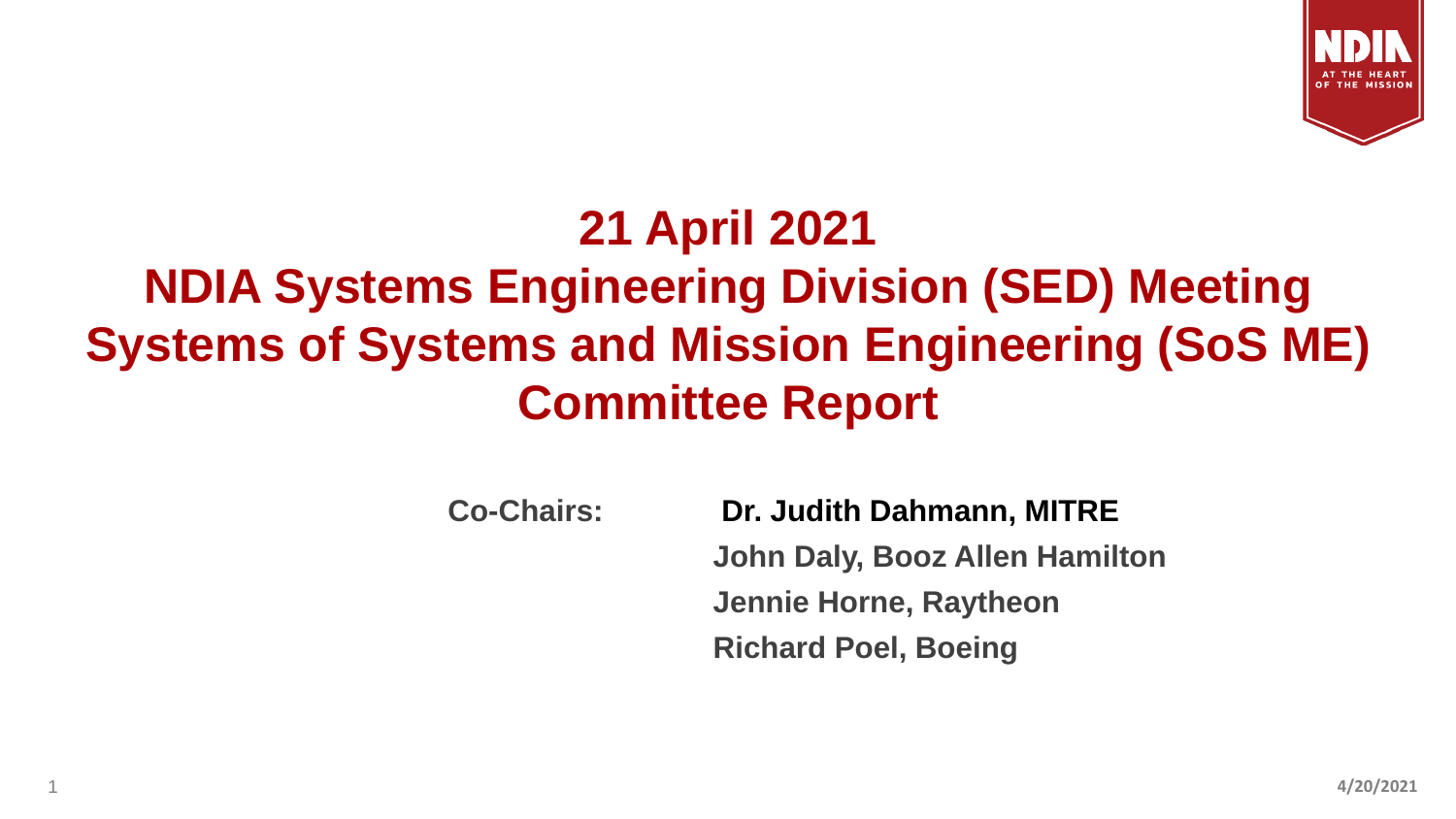#### **SoS ME Committee 2021 Goals & Objectives**

- 
- *Increase reach of SoS webinars to incorporate ME topics*
- *Engage OSD ME Leadership on Industry Engagement via NDIA division – and broaden to Service ME organizations*
- *Partner with M&S and Architecture committees on use of modeling, simulation and digital engineering to support ME*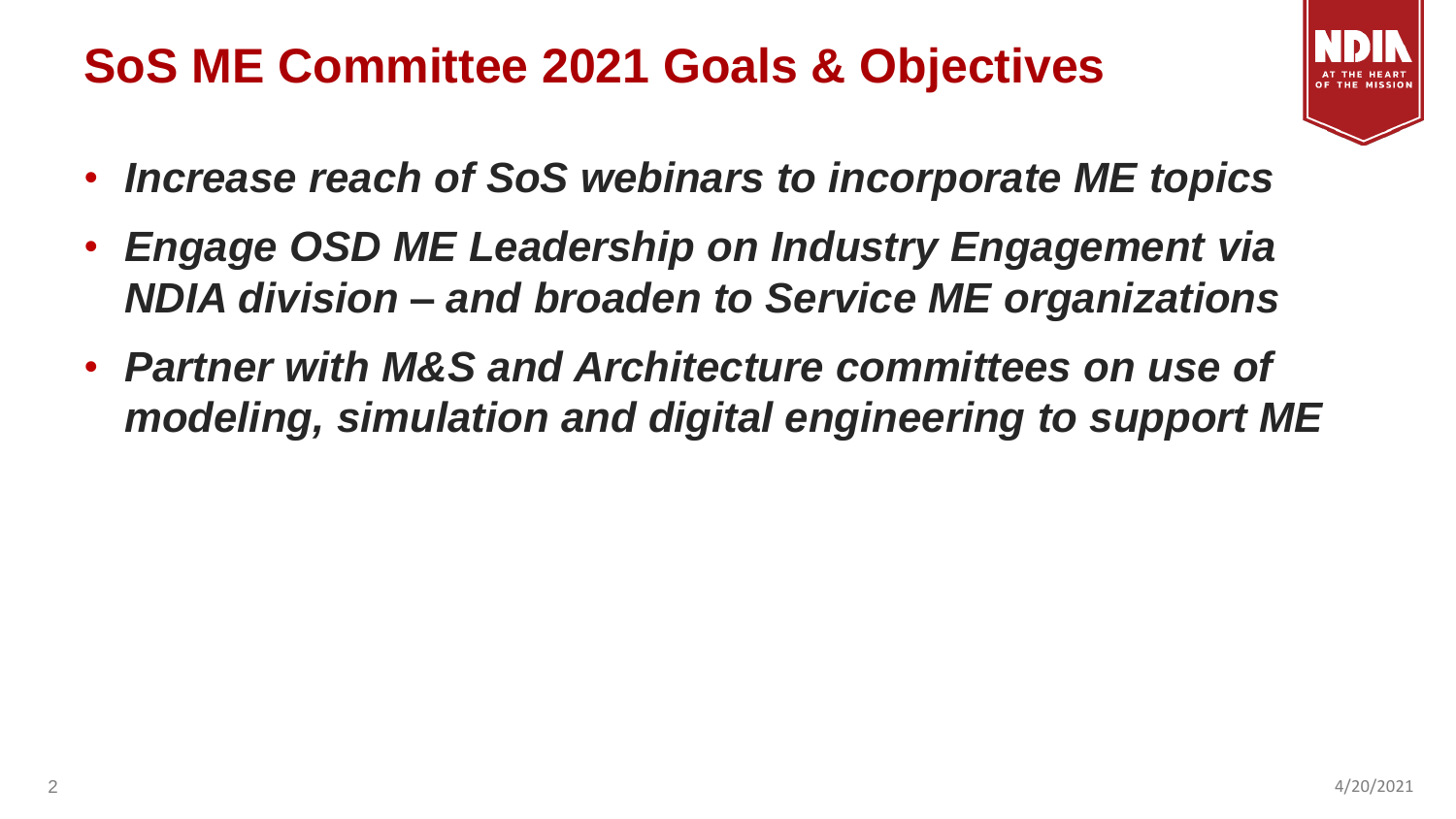# **Key Actions – SoSECIE Webinars**



- **Systems of System Engineering Collaborators Information Exchange (SoSECIE)**
	- Continued webinars in 2021 with MITRE hosting and sponsorship in partnership with NDIA SoSME Committee
	- Currently scheduling presentations from the SE/ME Conference offering with an increasing emphasis on mission as well as SoS
	- **Webinars continue with good participation** (55-134 across 2020 webinars with average of over 80 at each)
	- **Working with NDIA to host announcements** or links to seminars on NDIA Website Division page and/or NDIA CONNECT
	- **Potential Presentation to Division** monthly meeting:
		- Webinar history, experience, plans and available resources
		- Link to current schedule:
		- Link to past presentations and videos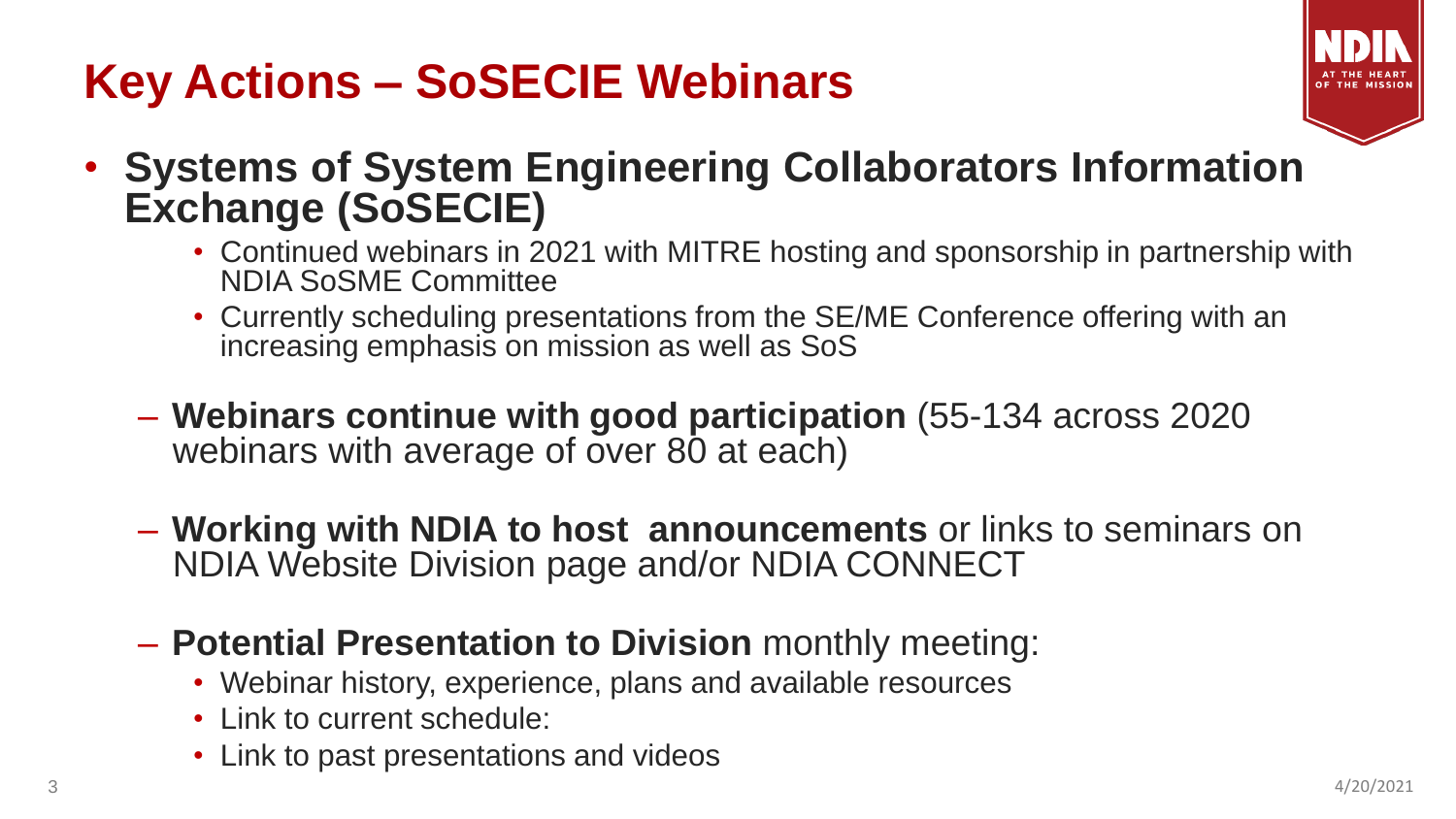# **Key Actions – Intro Meeting with OSD R&E on ME**

- 
- **Held introductory meeting with USD(R&E) Mission Engineering: Mr. Elmer Roman and Mr. Marc Goldenberg on 23 March 2021.**
- **Outcomes of meeting were overall agreement of USD(R&E) to participate in:**
	- **A Cross-Division effort led the SoS ME committee** including the modeling and simulation and architecture committees as well as other interested SED members.
		- **Use** the current ME Guide to focus our activities including looking at ME terminology, methods and products as described in the current version of the guide, first to inform members of the current ME approaches and to solicit input on their ME efforts.
		- **Engage** SED members on the models and tools they use to Industry in conduct ME and to share experience with USD(R&E) to improve the ability to conduct ME.
		- **Explore** methods/types of engagement between DoD and industry on ME to better understand what DoD would like from industry and likewise what industry would like from ME.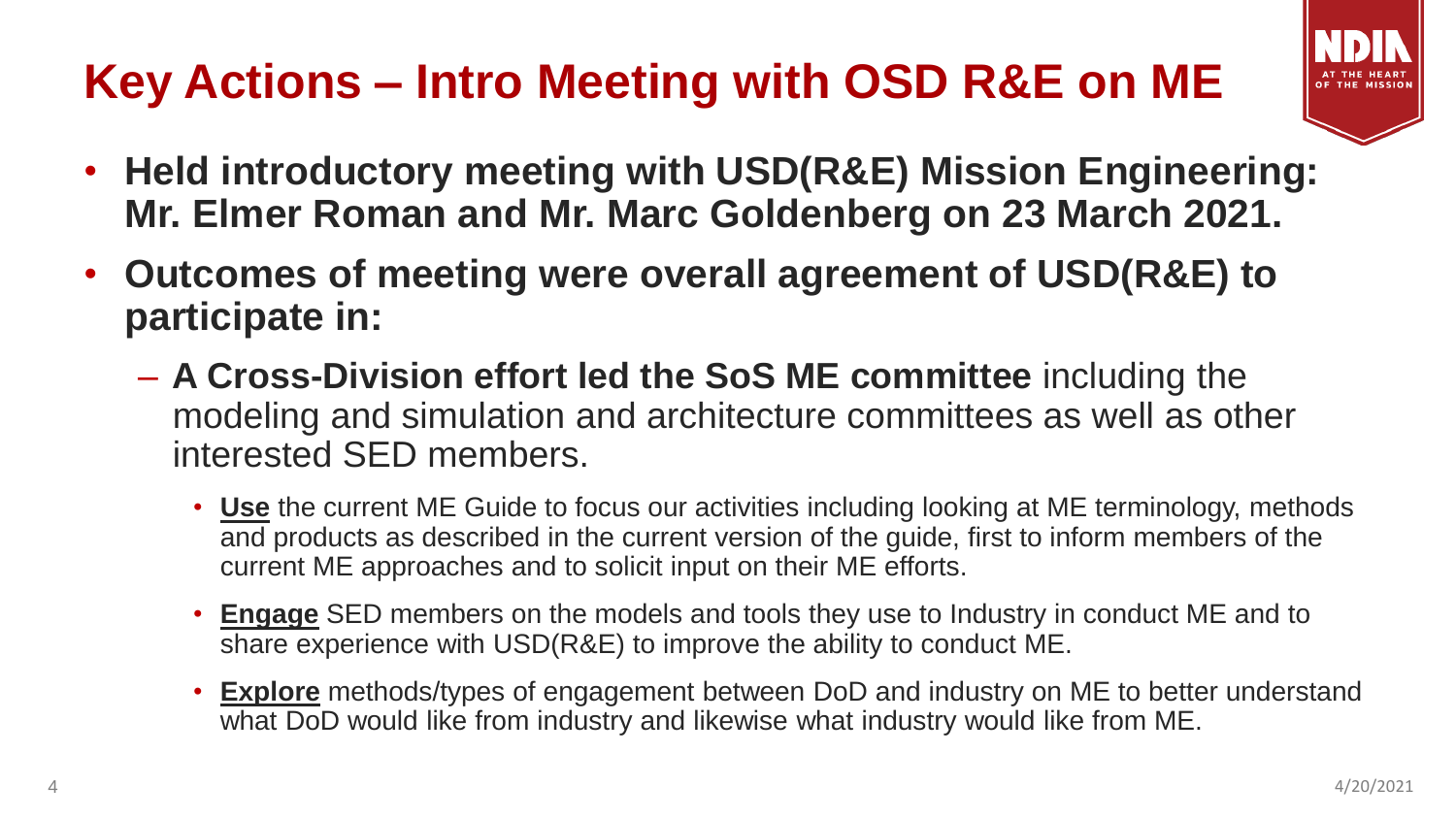## **In Progress – 10 May ME Initiative Kick off**



- **Kickoff collaborative session between USD(R&E) ME and NDIA SED in an open workshop forum is tentatively scheduled for 10 May 2021, hosted by the SoS/ME Committee (virtual):**
	- SED Architecture and Modeling and Simulation committees have been invited to **partner with SoSME**.
	- **Open invitation** to any SED committees and members to participate
	- An inaugural **Cross-Division effort** on an area that has reach broadly across the SED
- **Invite ME leads in R&E, A&S, and Services/Agencies to more broadly participate in SED**